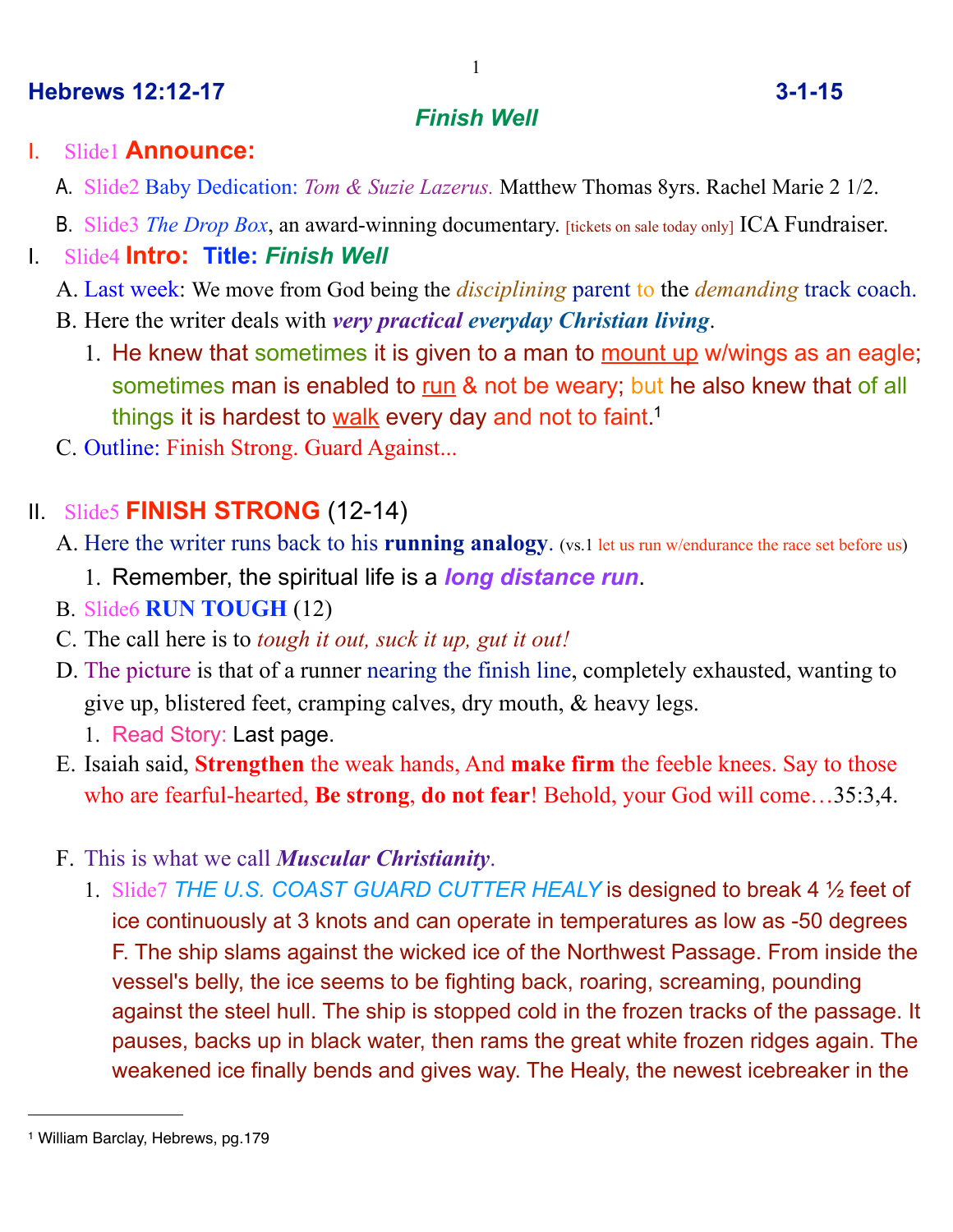U.S. Coast Guard, moves slowly forward, as if putting a foot through the throat of the Arctic. But to either side of the ship, the ice is untouched, six feet thick, looking like a frozen extension of land. *Push on!*

a) No it's not a *do-it-yourself Christian Life*...but Christians must *will to tough it out* by *God's great grace*.

### G. Slide8 **RUN TOUGH TOGETHER** (13)

- H. Straight paths *the track* made by the feet of the runners. Or it's speaking of *the running lane*.
- I. (NIV) Make level paths for your feet, so that the lame may not be disabled, but rather healed. *Help everyone finish the race!* :)
	- 1. The idea is clear...*put the paths in better order so as to make the race easier for the Lame.* [As soon as **hurdlers** were finished, *get hurdles off track* for next race]
	- 2. The image is of the **weak runners** helping the **weaker runners** at the end of the race. And it is the **strong runners** coming back after their race, to help those **struggling to finish.**
	- 3. The call here is to *corporate toughness* in helping each other to run well. a) What a great snapshot of Church life.
- J. Slide9 **RUN AFTER PEACE AND HOLINESS** (14)
- K. This kind of peace is to be *pursued*. It requires **effort**; it is not something that just *happens*. It is a product of mental & spiritual toil & sweat.
	- 1. Matter of fact, Peace is not made with **friends**. Peace is made with **enemies**. [2](#page-1-0) [Israeli Prime Minister *Yitzhak Rabin*, quoted in Newsweek]
- L. Here we need the *runners lean* at the finish line…because frankly, some people are just difficult to live peaceably with.
	- 1. Rom.12:18 If it is possible, as far as it depends on you, live at peace with everyone. (NIV)
	- 2. Peace with all people is something we must pursue. It's a choice. It's intentional.

M.Holiness – the root meaning is always *difference & separation*.

1. Yes, we **live in** this world, but we are to be *different* from it & *separate* from it.

<span id="page-1-0"></span><sup>2 (</sup>Sept. 13, 1993). Christianity Today, Vol. 37, no. 12.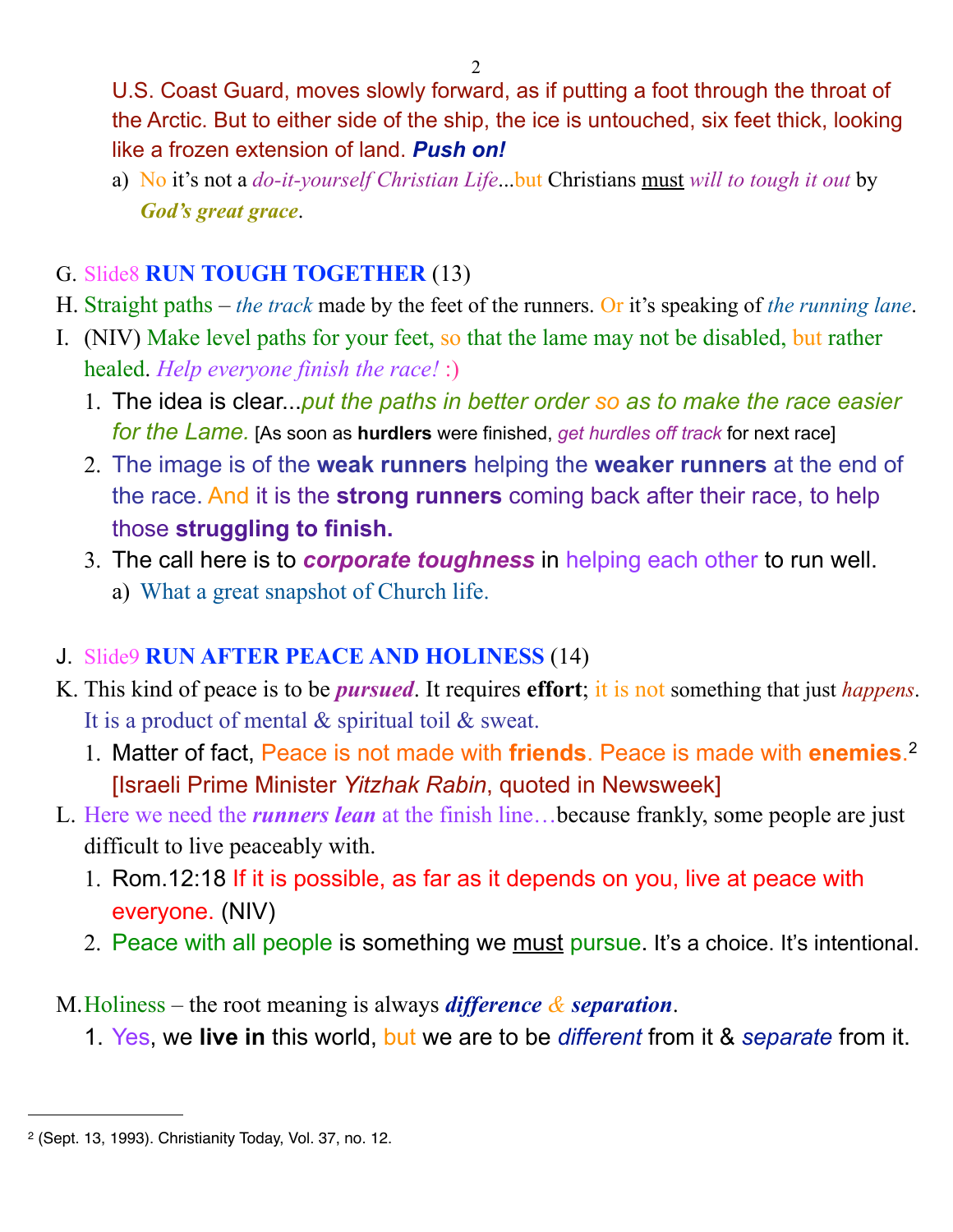- a) In this epistle *holiness* has already been explained (10:14,22) as *a drawing near to God w/a cleansed conscience*.
- 2. Our aim is not to stand well w/**men**; but to stand well w/**God**.
- 3. Sin will grow w/o sowing, but holiness needs cultivation.
- 4. Pursue it, as a hunter pursues his prey. [pursue: to hunt, to follow after, to pursue]
- N. No one will see the Lord? *holiness* is referring to the *sanctifying process* that occurs in the life of the <u>true</u> believer. He is not speaking of perfection already attained.
	- 1. *Blessed are the pure in heart, For they shall see God.* Mt.5:8
- O. Slide10 e.g. When an **observatory** is about to be built, the **site** selected is always on some high mountain. The aim is to find a place where there is a clear, unobstructed view of the heavens. Similarly, **faith** requires for its heavenly vision the highlands of holiness and separation, the pure sky of a consecrated life. [3](#page-2-0) *A.B.Simpson*

# III. Slide11 **GUARD AGAINST...** (15-17)

- A. Slide12 **GRACELESSNESS** (15a)
- B. Looking carefully taking oversight. Lest anyone care for your brother, be your brothers keeper. So they don't fall short of the grace of God.
- C. Who can & how do you *fall short of the grace of God*?
	- 1. It's like the group that left Egypt, but came up short of the promise land.
	- 2. It's the person today who for a time makes an attempt at *trying the Christianity thing*, yet comes up short of experiencing the grace of God, never truly become possessed of it or by it. *Adapted,* Andrew Murray, pg.50
		- a) Now he names **2 things** by which one can fall short of the grace of God.

## D. Slide13 **BITTERNESS** (15b)

- E. This is taken from Deut.29:18 that there may not be among you a root **bearing bitterness** or **wormwood**. Or(NIV) make sure there is **no root** among you that produces such *bitter poison*.
	- 1. **Gall** was the bitterest substance, from a plant, in biblical times. Thus why it is often used in the same context. *Amos 6:12* you have turned justice into **gall**, And the fruit of righteousness into **wormwood**.
		- a) Gall was some bitter poisonous plant, probably the poppy. [took the edge off at *crucifixions*]
	- 2. Is there any *root of bitterness* planted in **your** hearts soil?

<span id="page-2-0"></span><sup>3</sup> A. B. Simpson in A Larger Christian Life. Christianity Today, Vol. 41, no. 8.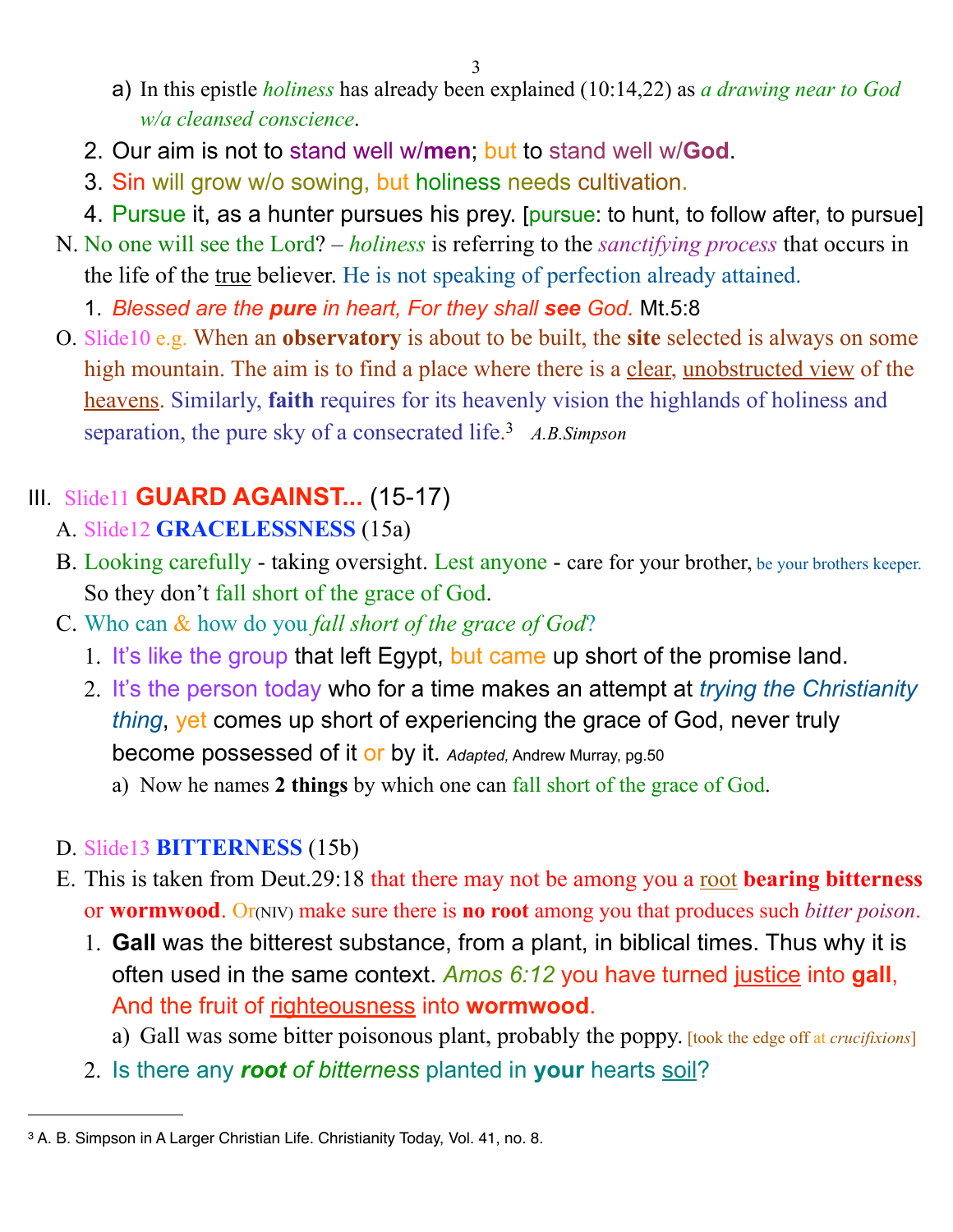4

- a) We all know how the **roots** of weeds spread rapidly, they go undetected & deprive crop-producing plants vital nutrients & the result yields *a reduced harvest*.
- 3. Every **plant** can only bring forth what its **root** supplies...
	- a) If you have **gossip roots**, be guaranteed you'll grow a poisonous plant.
	- b) If you have **envy** & **jealousy roots**, be guaranteed you'll grow a toxic tree.
- F. And many become defiled This is a warning against the **infection** from the world.
	- 1. Defile conveys the idea of *giving something color by painting or staining it*.

### G. Slide14a **GODLESSNESS** (16,17)

- H. Fornicator *pornos*. Profane godless, irreligious.
- I. Esau (means *hairy*, but also called *Big Red*, from the *red lentil stew* he sold his birthright for)
	- 1. (msg) *Watch out for the Esau syndrome: trading away God's lifelong gift in order to satisfy a short-term appetite. You well know how Esau later regretted that impulsive act & wanted God's blessing - but by then it was too late, tears or no tears.*
	- 2. Esau was completely earthbound. All his thoughts were on what he could touch, taste, feel. Instant gratification sums up his life. He was void of spiritual values. He was godless.
		- a) Kent Hughes summed him up best. Esau was a *pornos* subject to the whims of his *Tomcat nature.* He was the archetype of the 20th century *testosterone man*. He was focused on food, fun & females. A **sensual man** who put the needs of his **body** 1st. Slide14b Esau was like *a living beer commercial*. [The Most Interesting man, Dos Equis Commercial]
	- 3. He describes the man whose mind recognizes **nothing higher than earth**, for whom there is **nothing sacred**, who has **no reverence** for the unseen.
		- a) This profane/godless/irreligious/unhallowed life is a life w/o any **awareness** of, *or interest in*, God.
- J. Slide15 There is a **choice** placed before all of us of *which world* we'll choose: earth/heavenbound
	- 1. **This world down here**, includes a life of living a profane/godless/irreligious/ unhallowed life, w/o any **awareness** of, *or interest in*, **God**. Or...
	- 2. **The world to come**, includes relationship with God, things sacred, holy, beautiful, godly, and a life *full of forgiveness & Grace*.
		- a) Everyone is cast into eternity...into a place of perfect union w/God, or a place of ultimate pain, apart from Him.
- K. Communion: